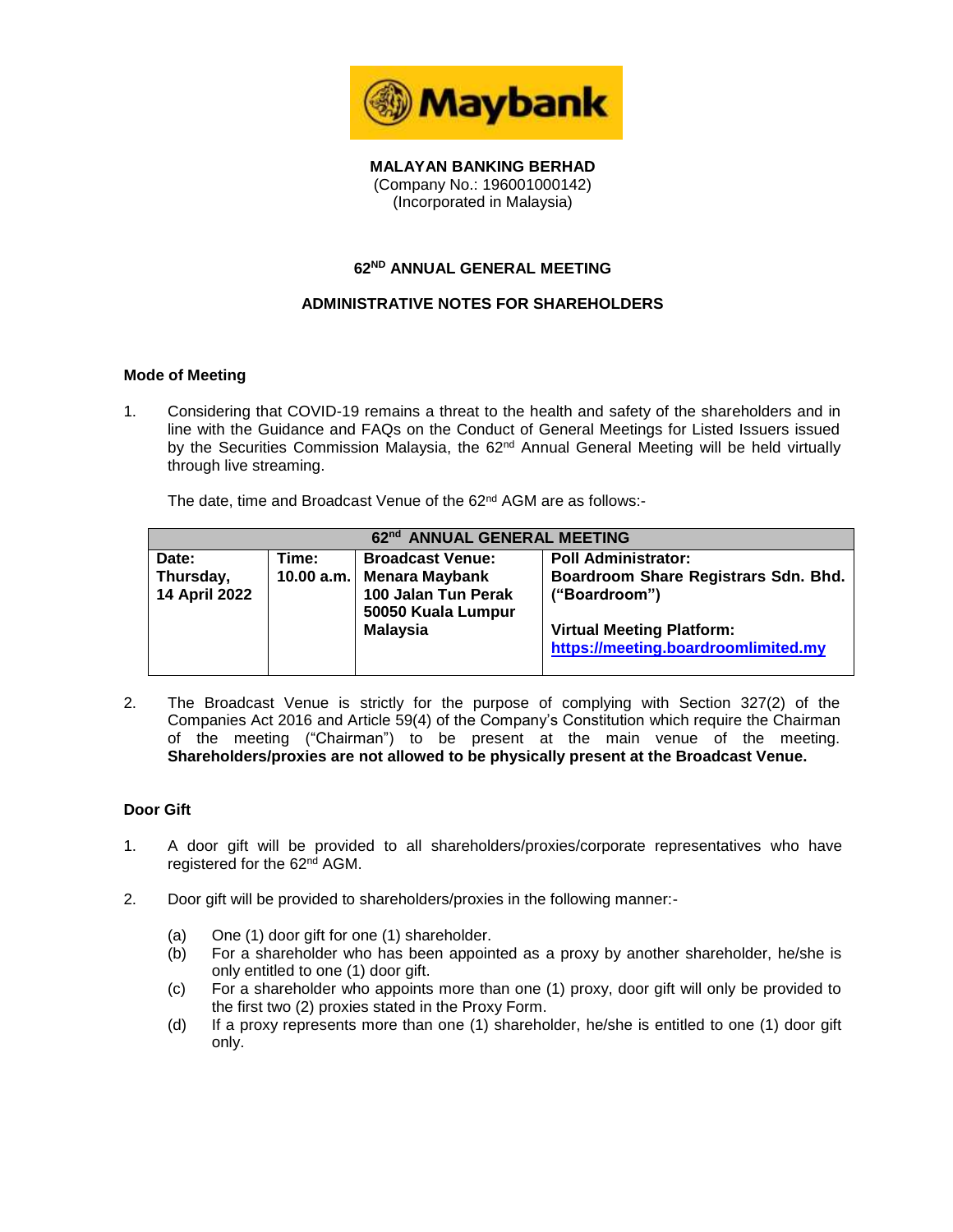## **Remote Participation and Electronic Voting ("RPEV")**

- 1. Shareholders and proxies who wish to participate at the  $62<sup>nd</sup>$  AGM may do so using any of the following methods to participate and vote remotely:
	- (i) Launch **Lumi AGM** by scanning the QR code given to you in the email along with your remote participation User ID and Password; or
	- (ii) Access to **Lumi AGM** via website URL https://meeting.boardroomlimited.my

(hereinafter referred to as the "Virtual Meeting Portal").

- 2. The RPEV facilities will open for registration **from Wednesday, 16 March 2022 until such time before the poll voting session ends at the 62 nd AGM on Thursday, 14 April 2022**.
- 3. Please refer to the steps below to register with Boardroom Smart Investor Portal ("BSIP") and request for remote participation User ID and Password for joining the Virtual Meeting Portal to participate at the 62nd AGM.

## **Step 1 – Register Online with BSIP (for first time registration only)**

*[Note: You are not required to register again and may proceed to Step 2 – Submit Request for Remote Participation User ID and Password if you have already signed up with BSIP (i.e. those with existing Boardroom account).]*

- (a) Open an internet browser. Latest versions of **Chrome, Firefox, Safari, Edge or Opera** is recommended.
- (b) Access BSIP website at https://investor.boardroomlimited.com
- (c) Click **Register** to sign up for a BSIP account.
- (d) Complete registration with all required information. Upload and attach your MyKad (front and back) or Passport in JPEG, PNG or PDF format. Click **Register**.
- (e) You will receive an e-mail from BSIP Online for e-mail address verification. Click on **Verify E-mail Address** from the e-mail received to proceed with the registration.
- (f) Once your email address is verified, you will be re-directed to BSIP Online for verification of your mobile number. Click on **Request OTP Code** and an OTP code will be sent to the registered mobile number. You will need to enter the OTP Code and click **Enter** to complete the process.
- (g) Once your mobile number is verified, registration of your new BSIP account will be pending for final verification.
- (h) An e-mail will be sent to you within one (1) business day informing on the approval of your BSIP account. You can login at BSIP at https://investor.boardroomlimited.com with the email address and password that you provided during registration to proceed with the next step.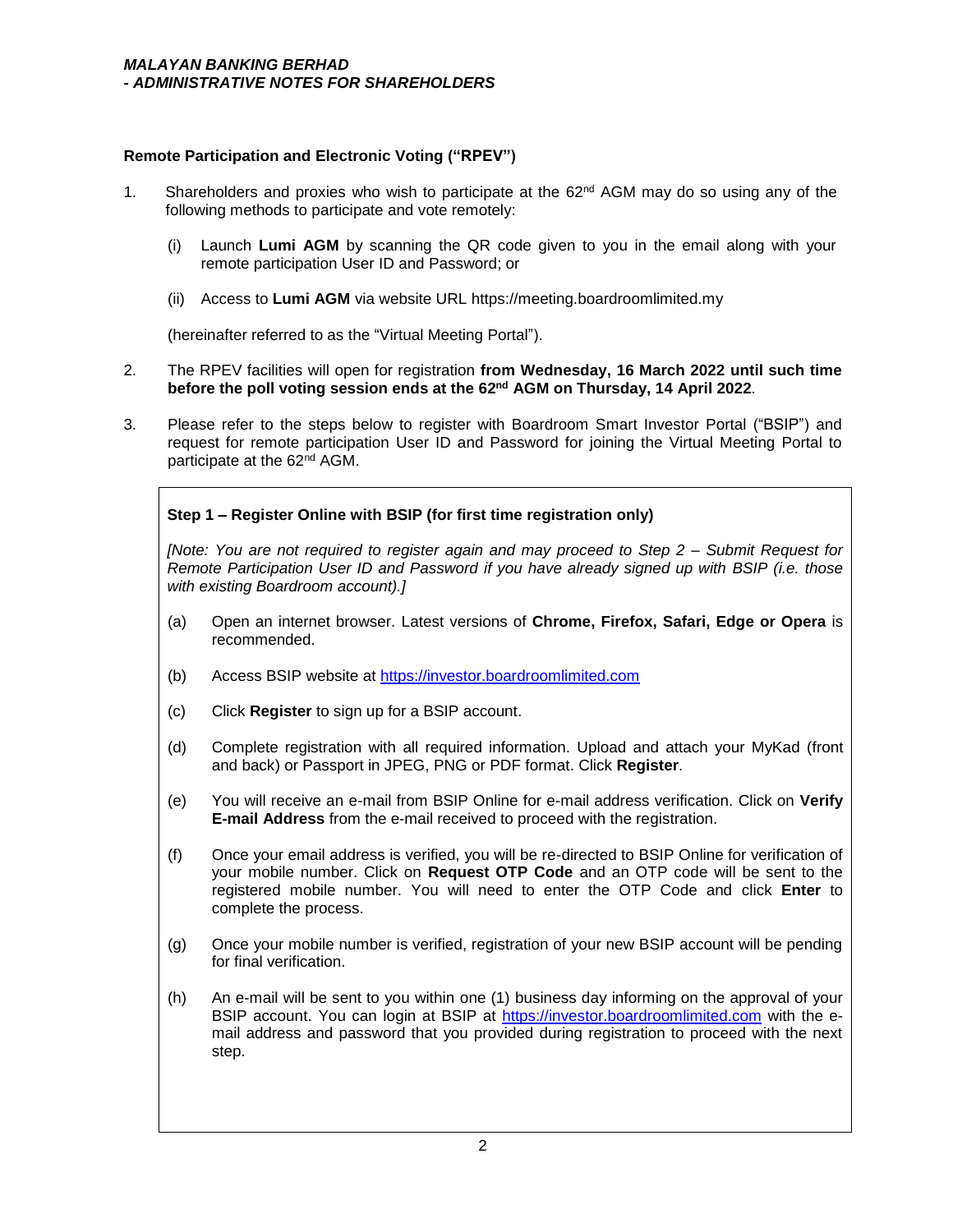## **Step 2 – Submit Request for Remote Participation User ID and Password**

*[Note: The registration for remote access will open on 16 March 2022]*

## **Individual Shareholders**

- (a) Open an internet browser. Latest versions of **Chrome, Firefox, Safari, Edge or Opera** is recommended.
- (b) Access BSIP website at https://investor.boardroomlimited.com
- (c) Login with your User ID (registered email address) and password. *[Note: If you do not have an account with BSIP, please sign-up/register with BSIP for free - refer to Step 1 above.]*
- (d) Select and click on **Corporate Meeting.**
- (e) Go to "**MAYBANK BANKING BERHAD – SIXTY SECOND (62ND) VIRTUAL ANNUAL GENERAL MEETING**" and click **Enter**.
- (f) Go to "**VIRTUAL"** and click on **Register for RPEV**.
- (g) Read and agree to the Terms & Conditions.
- (h) Enter your CDS account number and click **Submit** to complete your request.
- (i) You will receive a notification that your RPEV registration has been received and is being verified.
- (j) Upon system verification against the **General Meeting Record of Depositors ("General Meeting ROD") as at 31 March 2022**, you will receive an email from Boardroom either approving or rejecting your registration for the remote participation.
- (k) If your registration is approved, RPEV credential will be provided to you by email.
- (l) If your registration is rejected, a rejection note will be provided to you by email.

## **Corporate Shareholders, Authorised Nominees and Exempt Authorised Nominees**

- Write in to bsr.helpdesk@boardroomlimited.com by providing the name of shareholder, CDS account number accompanied with the Certificate of Appointment of Corporate Representative or Proxy Form to submit the request.
- Please provide a copy of the Corporate Representative's or Proxy Holder's MyKad (front and back) or Passport in JPEG, PNG or PDF format as well as his/her email address.
- (a) You will receive a notification from Boardroom that your request has been received and is being verified.
- (b) Upon system verification of your registration against the **General Meeting ROD as at 31 March 2022**, you will receive an email from Boardroom indicating whether your registration for remote participation has been approved or rejected.
- (c) You will also receive your remote access User ID and Password along with the email from Boardroom if your registration is approved.
- (d) Please note that the closing date and time to submit your request is by **Wednesday, 13 April 2022 at 10.00 a.m.**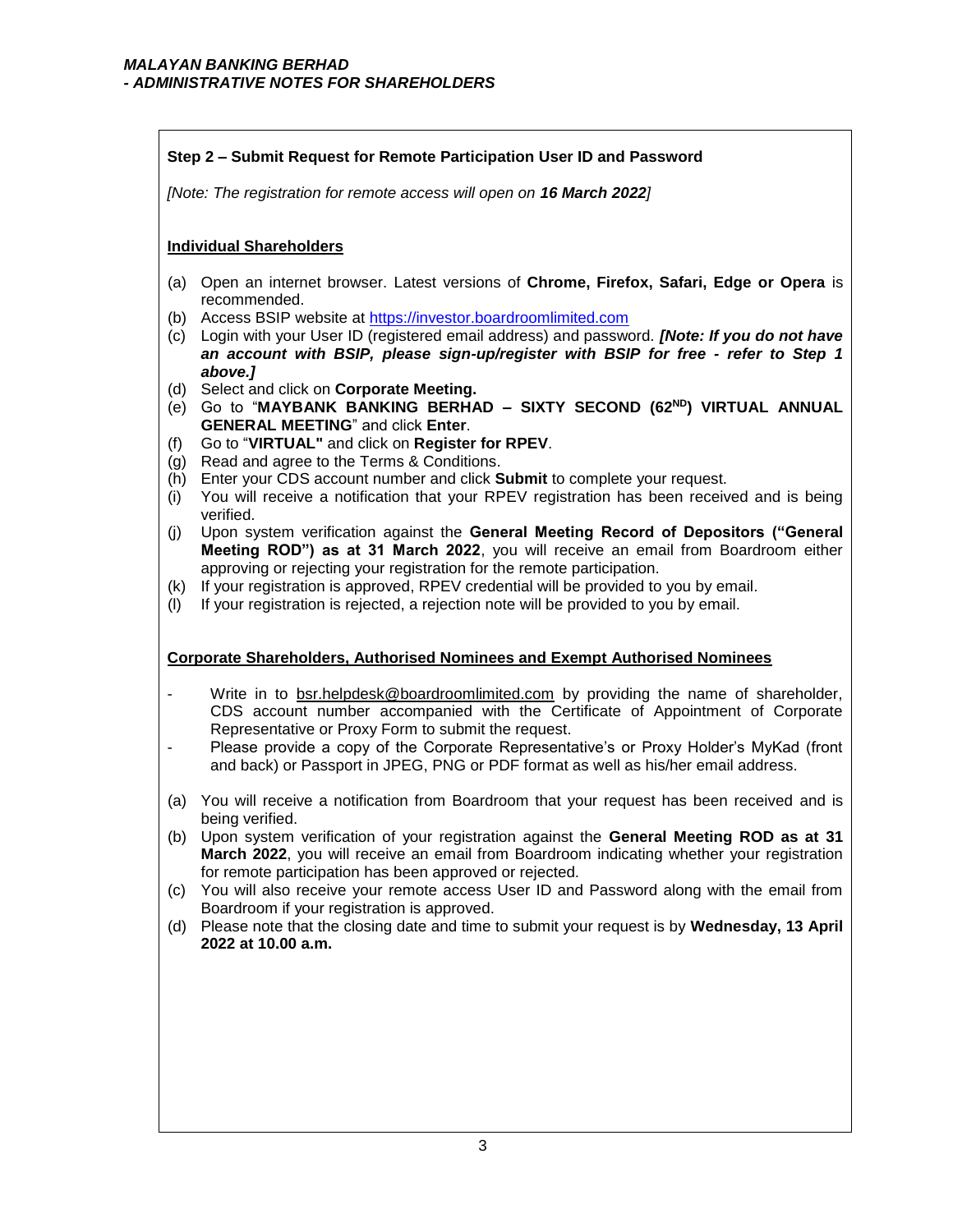## **Step 3 – Login to Virtual Meeting Portal**

*[Note: Please note the following:*

- *(i) The quality of the connectivity to Virtual Meeting Portal for live webcast as well as for remote online voting is dependent on the bandwidth and the stability of the internet connection available at the location of the remote users.*
- *(ii) Recommended Requirement for live webcast:*
	- *Browser: Latest versions of Chrome, Firefox or Safari*
	- *Bandwidth: 7 Mbps for High Definition (HD) High Quality video quality or 12 Mbps for Extra HD (EHD) video quality*
- *(iii) You may not be able to gain access to the 62nd AGM via the RPEV facilities if there is an existing firewall on the device that you are using.]*
- (a) The Virtual Meeting Portal will open for login starting one **(1) hour** before the commencement of the 62nd AGM, which is from **9.00 a.m. on Thursday, 14 April 2022**.
- (b) Open an internet browser. Latest versions of Chrome, Firefox or Safari is recommended.
- (c) Access virtual meeting website at https://meeting.boardroomlimited.my
- (d) Follow the steps given to you in the email and login with the meeting ID and credential provided. *[Refer to Step 2(k) above]*
- (e) The steps will also guide you on how to submit questions and vote.
- (f) The messaging/submit question tab will be disabled when the Chairman announces the closure of the Q&A session.
- (g) The voting tab will be disabled upon the closure of the poll.
- $(h)$  The live webcast will end when the Chairman announces the closure of the 62<sup>nd</sup> AGM.

## **Entitlement to Participate and Vote**

- 1. Only shareholders whose names appear on the **General Meeting ROD as at 31 March 2022** shall be eligible to participate at the 62<sup>nd</sup> AGM.
- 2. If a shareholder is unable to participate at the said meeting, he/she may appoint proxy/proxies to participate and vote on his/her behalf.
- 3. If a shareholder is unable to participate at the  $62<sup>nd</sup>$  AGM, he/she may also appoint the Chairman as his/her proxy and indicate the voting instructions in the Proxy Form.
- 4. If a shareholder wishes to participate at the said meeting, he/she must not submit any Proxy Form. A shareholder will not be allowed to participate in the meeting together with proxy/proxies appointed by him/her.

## **Poll Voting**

1. The voting at the  $62<sup>nd</sup>$  AGM will be conducted by poll in accordance with Paragraph 8.29A(1) of the Main Market Listing Requirements of Bursa Malaysia Securities Berhad. The Company has appointed Boardroom as the Poll Administrator to conduct the poll by way of electronic voting and Deloitte Risk Advisory Sdn Bhd as the Scrutineers to verify the poll results.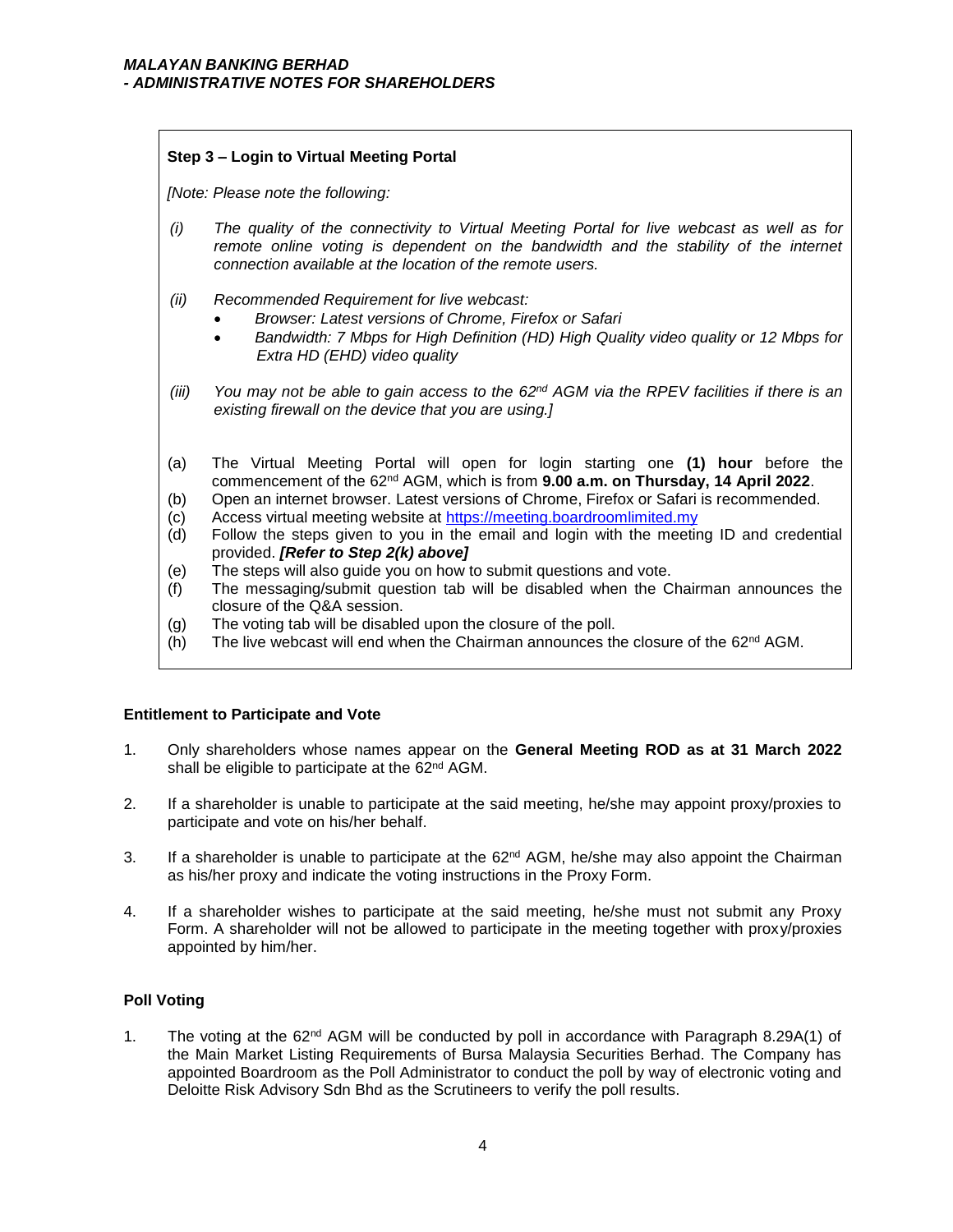## *MALAYAN BANKING BERHAD - ADMINISTRATIVE NOTES FOR SHAREHOLDERS*

2. Shareholders/proxies/corporate representatives/attorneys may proceed to vote on the resolutions from the commencement of the 62nd AGM at **10.00 a.m. on Thursday, 14 April 2022** until the end of the voting session which will be announced by the Chairman. Please refer to the Procedures for RPEV as set out in **Appendix 1** for guidance on how to vote remotely via Boardroom's Virtual Meeting Portal at https://meeting.boardroomlimited.my. Upon completion of the voting session, the Scrutineers will verify and announce the poll results followed by the Chairman's declaration whether the resolutions are duly passed.

## **Proxy Form**

1. The appointment of proxy may be submitted in hard copy form or electronically via BSIP at https://investor.boardroomlimited.com. The Proxy Form is available on the Company's website at www.maybank.com/ar. The hard copy of Proxy Form must be deposited at the office of Boardroom at **Ground Floor or 11th Floor, Menara Symphony, No. 5 Jalan Prof. Khoo Kay Kim, Seksyen 13, 46200 Petaling Jaya, Selangor Darul Ehsan, Malaysia.** If shareholders wish to submit their Proxy Form electronically, please refer to the procedures for electronic lodgement of Proxy Form as set out below.

## **Step 1 – Register Online with BSIP (for first time registration only)**

*[Note: You are not required to register again and may proceed to Step 2 – eProxy Lodgement in the circumstances if you have already signed up with BSIP (i.e. those with existing Boardroom account).]*

- (a) Open an internet browser. Latest versions of **Chrome, Firefox, Safari, Edge or Opera** is recommended.
- (b) Access BSIP website at https://investor.boardroomlimited.com
- (c) Click **Register** to sign up for a BSIP account.
- (d) Complete registration with all required information. Upload and attach your MyKad (front and back) or Passport in JPEG, PNG or PDF format. Click **Register**.
- (e) You will receive an e-mail from BSIP Online for e-mail address verification. Click on **Verify Email Address** from the e-mail received to proceed with the registration.
- (f) Once your email address is verified, you will be re-directed to BSIP Online for verification of your mobile number. Click on **Request OTP Code** and an OTP code will be sent to the registered mobile number. You will need to enter the OTP Code and click **Enter** to complete the process.
- (g) Once your mobile number is verified, registration of your new BSIP account will be pending for final verification.
- (h) An e-mail will be sent to you within one (1) business day informing on the approval of your BSIP account. You can login at https://investor.boardroomlimited.com with the e-mail address and password that you provided during registration to proceed with the next step.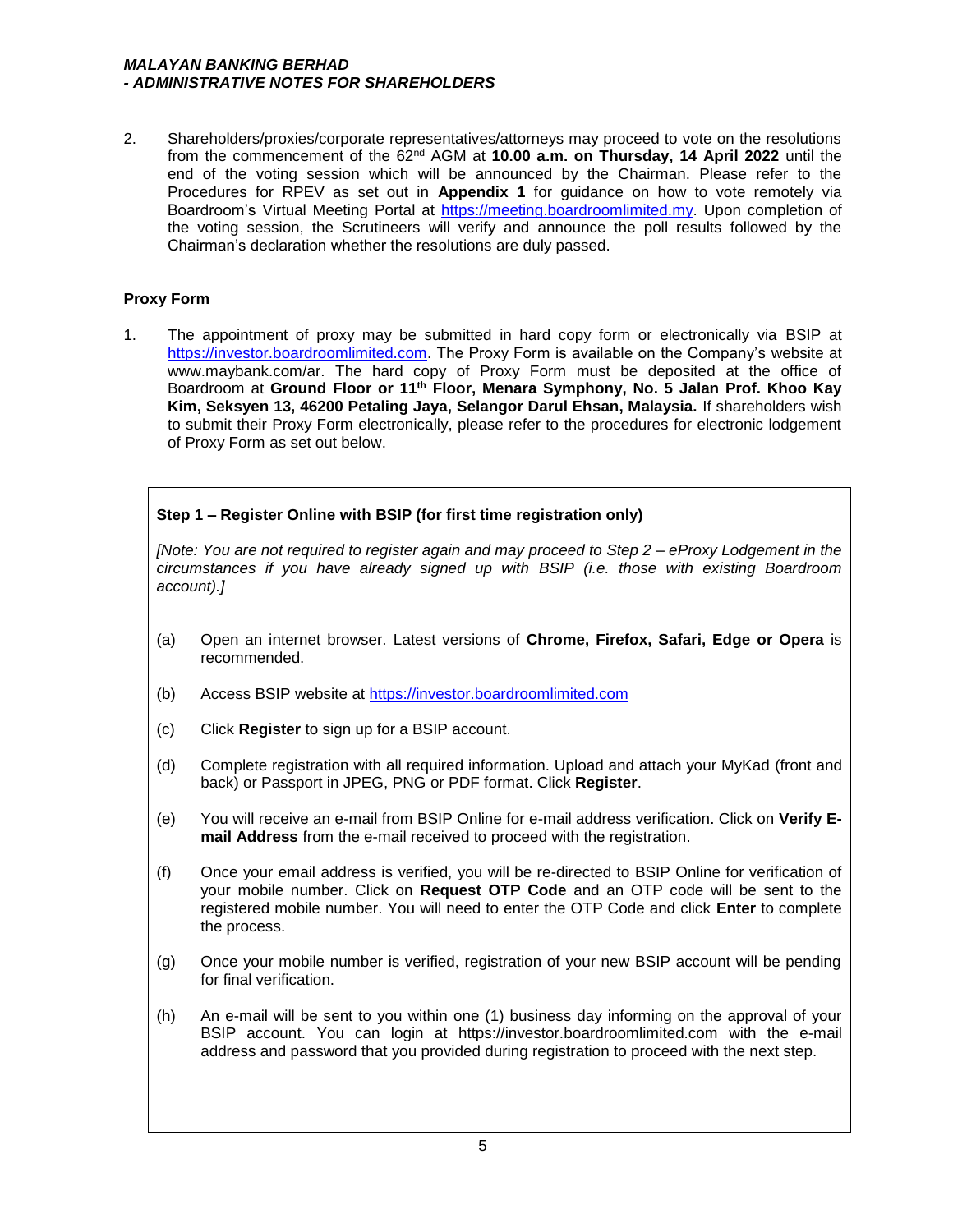## **Step 2 – eProxy Lodgement**

- (a) Open an internet browser. Latest versions of **Chrome, Firefox, Safari, Edge or Opera** is recommended.
- (b) Access BSIP website at https://investor.boardroomlimited.com
- (c) Login with your User ID (registered email address) and password. *[Note: If you do not have an account with BSIP, please sign-up/register with BSIP for free - refer to Step 1 above.]*
- (d) Select and click on **Corporate Meeting.**
- (e) Go to "**MAYBANK BANKING BERHAD – SIXTY SECOND (62ND) VIRTUAL ANNUAL GENERAL MEETING**" and click **Enter**.
- (f) Go to "**PROXY"** and click on **Submit eProxy Form**.
- (g) Read and agree to the Terms & Conditions.
- (h) Enter your CDS account number and insert the number of securities.
- (i) Appoint the Chairman or your proxy/proxies and enter the required particulars/information of your proxy/proxies.
- (j) Indicate your voting instructions FOR, AGAINST or ABSTAIN. If no indication is given, your proxy/proxies will decide on your votes during the meeting.
- (k) Review and confirm your proxy/proxies appointment.
- (l) Click **Submit**.
- (m) Download or print the e-Proxy Form acknowledgement.
- 2. All Proxy Forms and documents relating to the appointment of proxy/proxies or attorney or authorised corporate representative for the  $62<sup>nd</sup>$  AGM whether in hard copy or by electronic means must be deposited with or submitted to Boardroom **no later than 10.00 a.m. on Wednesday, 13 April 2022.**

## **Revocation of Proxy**

1. If a shareholder has submitted his/her Proxy Form prior to the  $62<sup>nd</sup>$  AGM and subsequently decides to appoint another person or wishes to participate in our virtual AGM by himself/ herself, please write in to bsr.helpdesk@boardroomlimited.com to revoke the appointment of proxy/proxies at least forty-eight (48) hours before the  $62<sup>nd</sup>$  AGM. Upon revocation, proxy/proxies appointed earlier will not be allowed to participate at the 62<sup>nd</sup> AGM. In such event, shareholders should advise their proxy/proxies accordingly.

## **Submission of Questions**

1. Before Meeting

Shareholders may also submit their questions before the meeting via Boardroom's website at https://investor.boardroomlimited.com by selecting "**SUBMIT QUESTION**" to pose and submit their questions electronically. If shareholders have any questions, please submit them **no later than 10.00 a.m. on Wednesday, 13 April 2022.** 

2. During Meeting

If shareholders have any question for the Chairman/Board/Management, they may use the Messaging window facility to submit their questions during the meeting. The Messaging window facility will open one (1) hour before the 62nd AGM which is from **9.00 a.m. on Thursday, 14 April 2022.**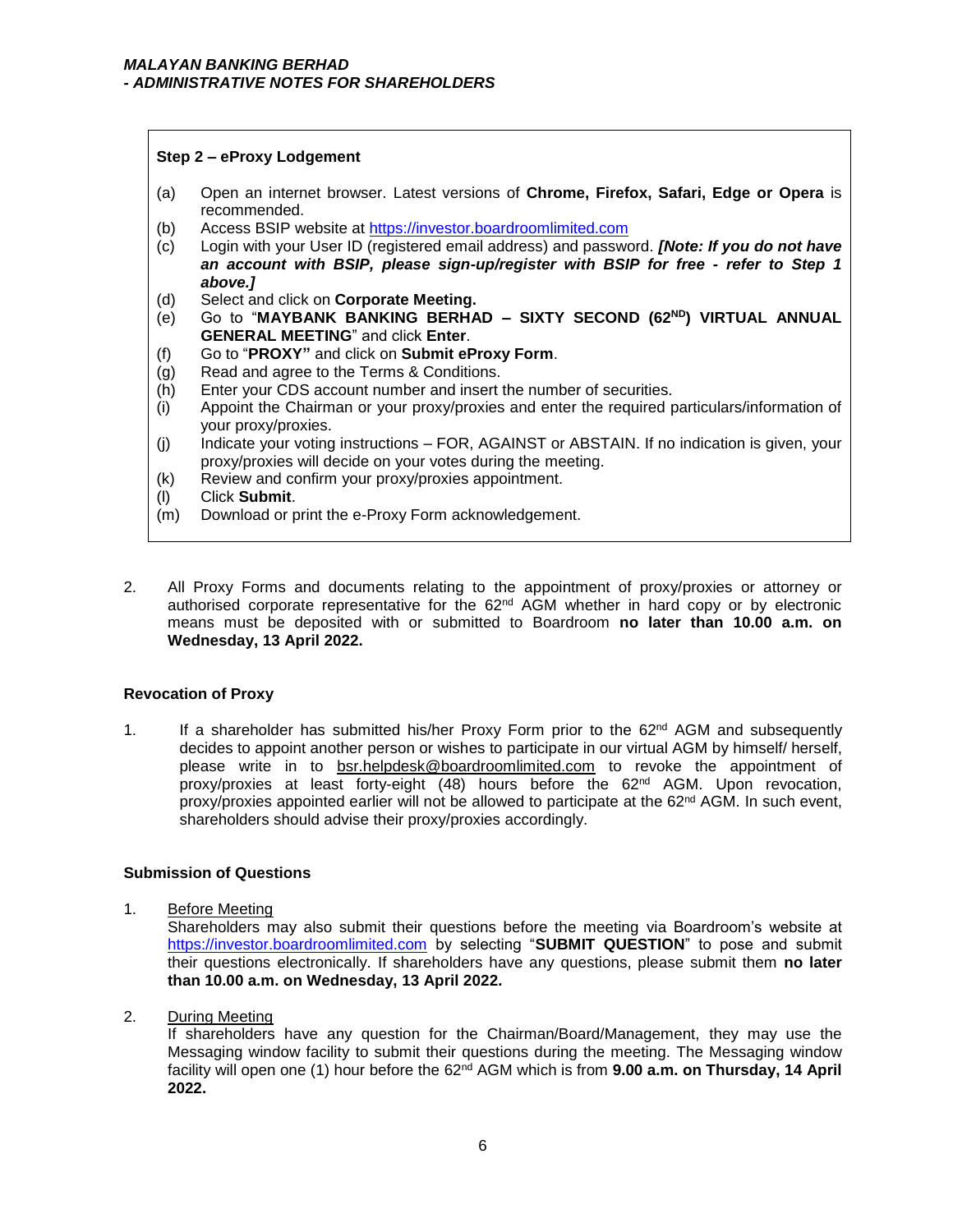## *MALAYAN BANKING BERHAD - ADMINISTRATIVE NOTES FOR SHAREHOLDERS*

3. We will endeavour to respond to relevant questions during the meeting or by email or by posting our response on our corporate website after the meeting.

## **Annual Report**

- 1. The Annual Report 2021 is available on the Company's website at www.maybank.com/ar and Bursa Malaysia's website at www.bursamalaysia.com under Company Announcements.
- 2. As part of our commitment to sustainability, we encourage shareholders to refer to the softcopy version of the Annual Report. However, if you do require a printed copy, you may request for a<br>
printed copy of the Annual Report via Boardroom's website at copy of the Annual Report via Boardroom's website at https://investor.boardroomlimited.com (using the same User ID and Password provided in Step 1 above) by selecting "**INVESTOR SERVICES**" and select "**REQUEST FOR ANNUAL REPORT**". Alternatively, you may directly request for a printed copy from Encik Murtaza Osman of Corporate Services, Maybank at 03-2074 7822 or murtazao@maybank.com.

## **Enquiry**

1. If shareholders have any enquiries prior to the meeting or require any technical assistance to participate at the 62<sup>nd</sup> AGM, please contact Boardroom during office hours from Mondays to Fridays from 8.30 a.m. to 5.30 p.m. (except for public holidays): -

## **Boardroom Share Registrars Sdn. Bhd.**

Tel: +603 7890 4700 Email: bsr.helpdesk@boardroomlimited.com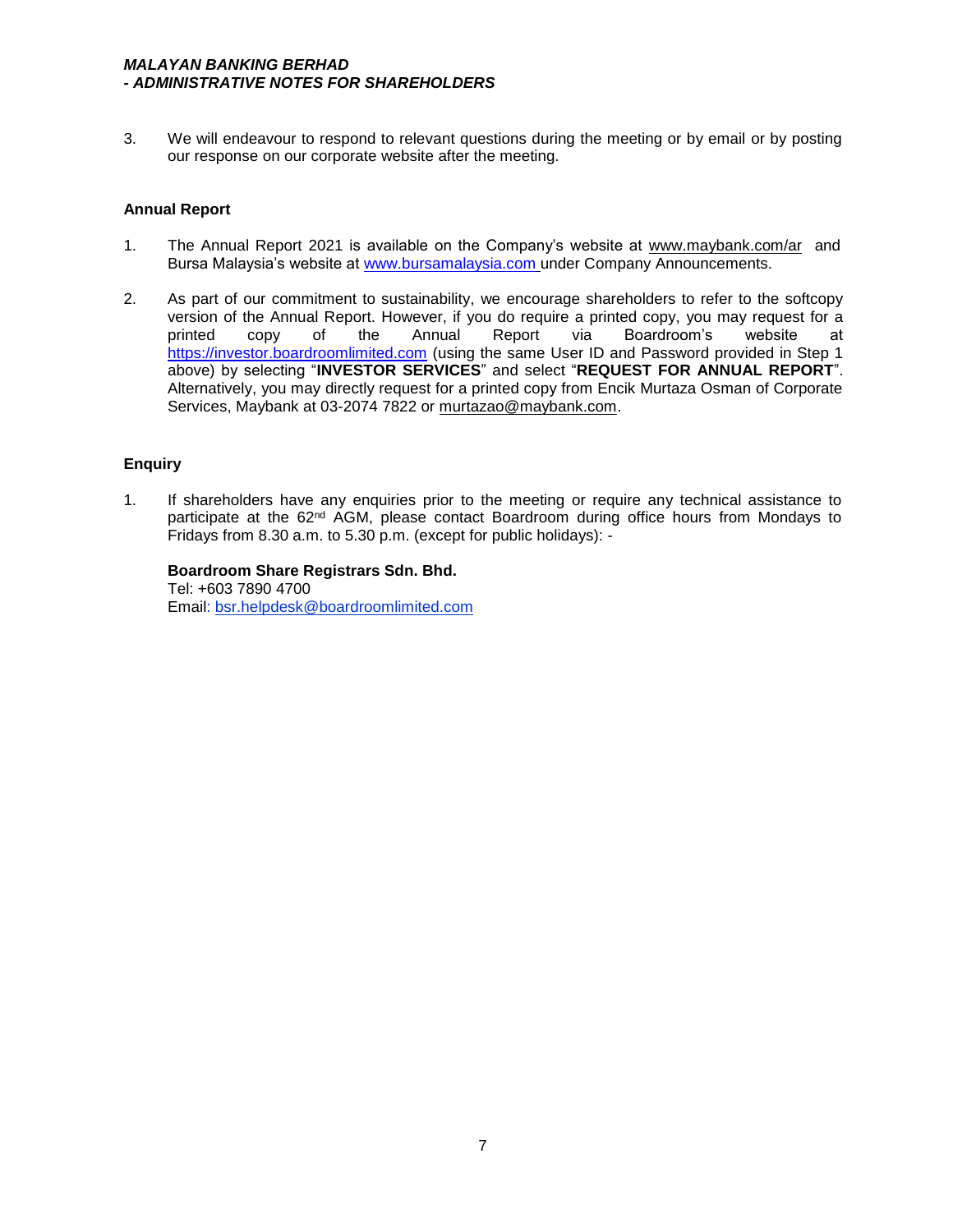

## AGM Online User Guide 2022

Welcome to the 62<sup>nd</sup> Annual General Meeting ("AGM") of Malayan Banking Berhad ("the Company"), that would be conducted electronically and online using BoardRoom's Lumi AGM.

You will be able to view the live webcast of the AGM proceedings, pose questions to members of the Board of Directors, and submit your votes in real-time whilst the meeting is in progress.

Please make sure that you have requested for your Remote Participant User ID and Password from BoardRoom and have obtained your login credentials before proceeding to next step.

# Meeting ID: **XXX-XXX-XXX**

To login you must have your User ID and Password\*

You will be able to sign into Lumi Online Platform starting at 9:00 a.m. on 14<sup>th</sup> April 2022

*\*Login to https://investor.boardroomlimited.com/ to request for your User ID and Password.*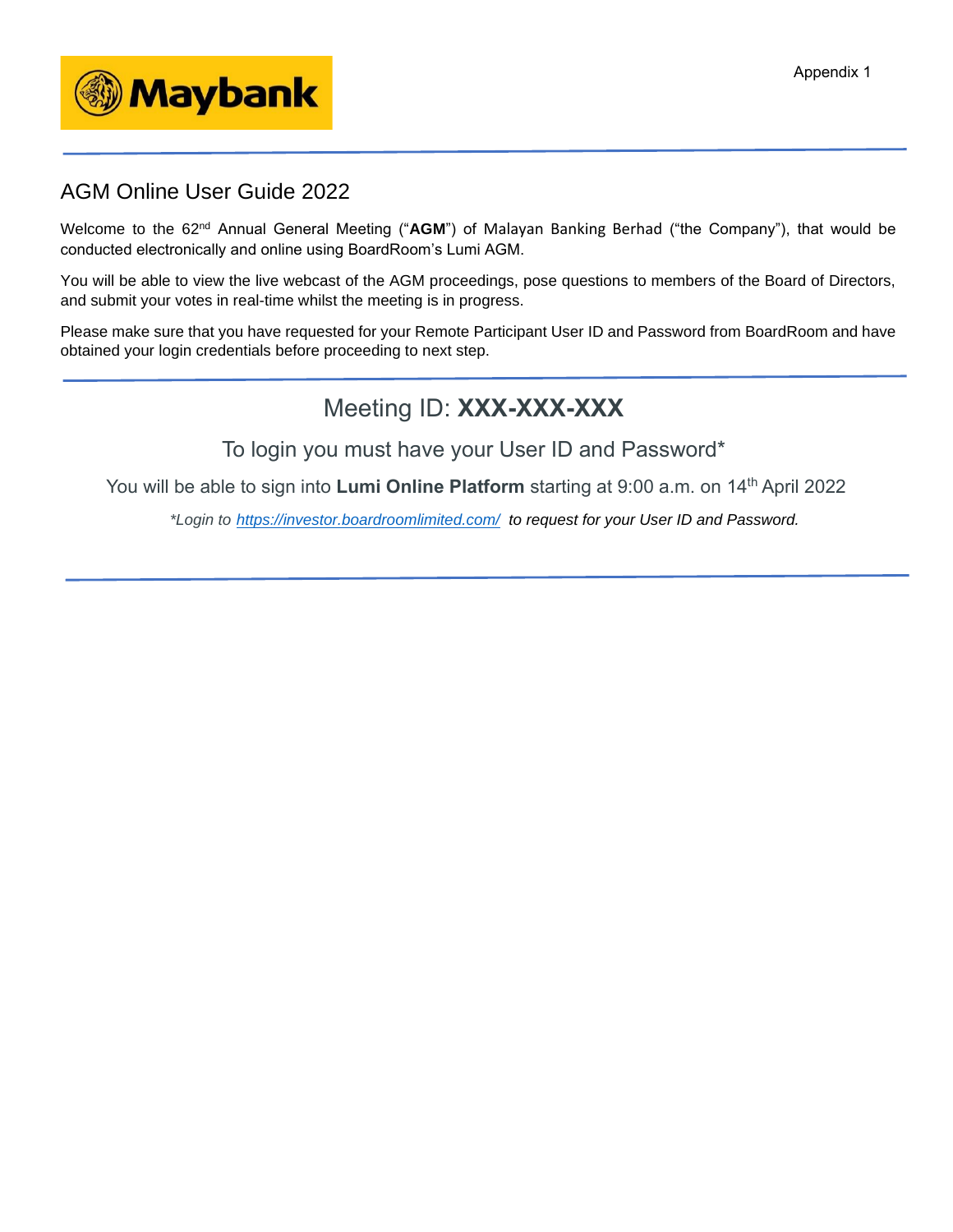| Laptop or PC user                                                                                                                                                                                                                                  | Smart phone or tablet user                                                                                                                                                                                                                                                                                                                                |
|----------------------------------------------------------------------------------------------------------------------------------------------------------------------------------------------------------------------------------------------------|-----------------------------------------------------------------------------------------------------------------------------------------------------------------------------------------------------------------------------------------------------------------------------------------------------------------------------------------------------------|
| <b>STEP 1 - Access BoardRoom Lumi</b><br><b>Online Portal</b>                                                                                                                                                                                      | <b>STEP 1 - Access BoardRoom Lumi</b><br><b>Online Portal</b>                                                                                                                                                                                                                                                                                             |
| Please follow the step below to BoardRoom Lumi AGM:<br>a) Visit https://meeting.boardroomlimited.my/<br>on your desktop or laptop. You will need the latest<br>versions of Chrome, Firefox or Safari. Please ensure your<br>browser is compatible. | There are 2 ways you can access BoardRoom Lumi<br><b>Online Portal:</b><br>a) Scan this QR Scanner code using your smartphone or<br>tablet; or<br>b) Visit https://meeting.boardroomlimited.my/ on your<br>smartphone, tablet or computer. You will need the latest<br>versions of Chrome, Firefox or Safari. Please ensure your<br>browser is compatible |
| <b>STEP 2 - Launch Lumi Online Portal</b>                                                                                                                                                                                                          | <b>STEP 2 - Launch Lumi Online Portal</b>                                                                                                                                                                                                                                                                                                                 |
| 1) Once you have entered<br>https://meeting.boardroomlimited.my/ onto your browser<br>you will be prompted to enter the Meeting ID (set out<br>above).<br>Please enter Meeting ID:                                                                 | 1) Once you get to https://meeting.boardroomlimited.my/,<br>you will be prompted to enter the Meeting ID (set out<br>above).<br>Please enter Meeting ID:<br>XXX-XXX-XXX and click Join                                                                                                                                                                    |
| XXX-XXX-XXX and click Join                                                                                                                                                                                                                         |                                                                                                                                                                                                                                                                                                                                                           |
| $\Phi = -\ell -1$<br><b>COMMUNION</b><br>0.11<br>XLUMI<br>East at<br>$\sim$ 100 km s $^{-1}$<br>777777777777                                                                                                                                       | $\equiv$<br>meeting.boardroomlimited.my<br>XLUMI<br>Inter Meeting ID                                                                                                                                                                                                                                                                                      |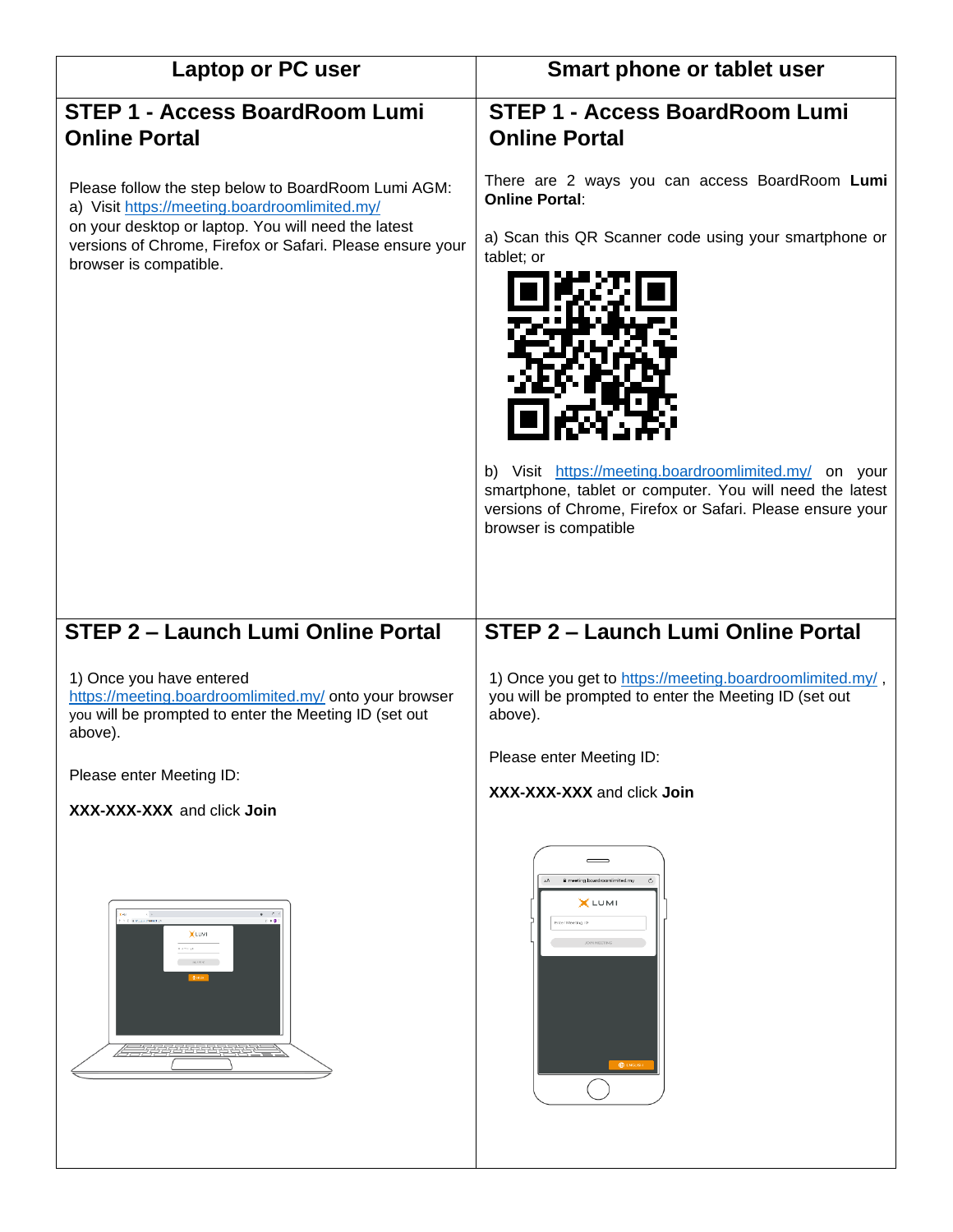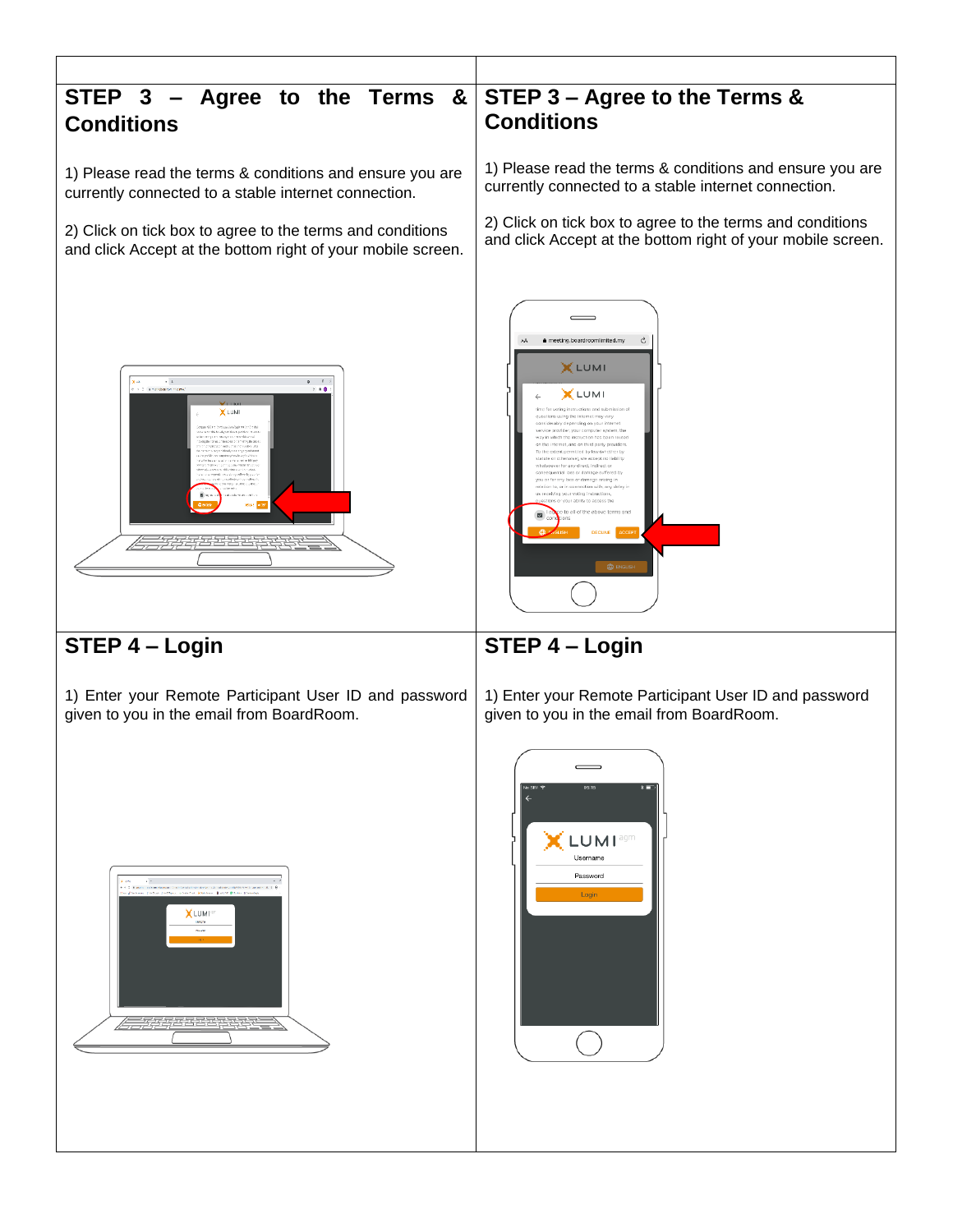

**BoardRoom**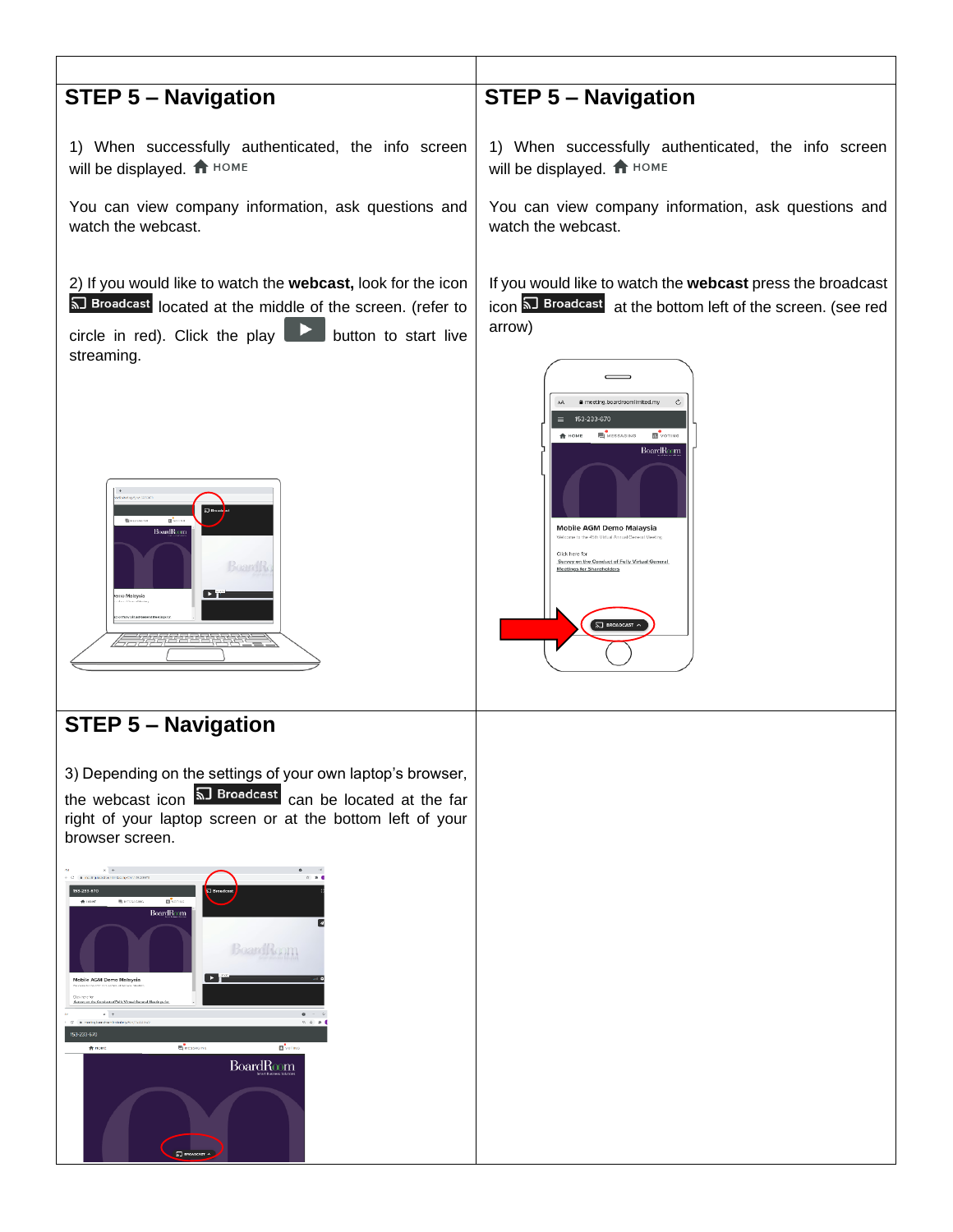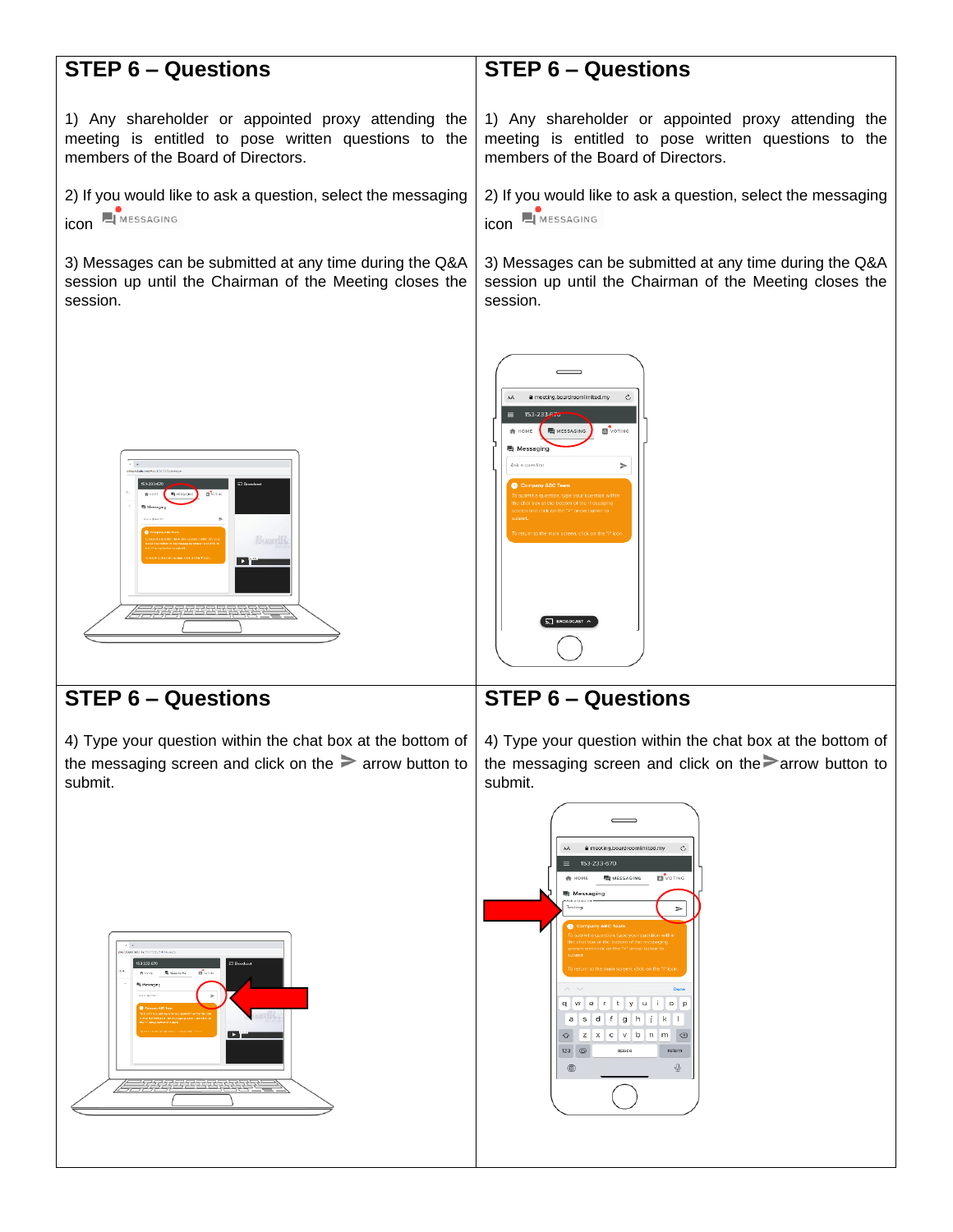